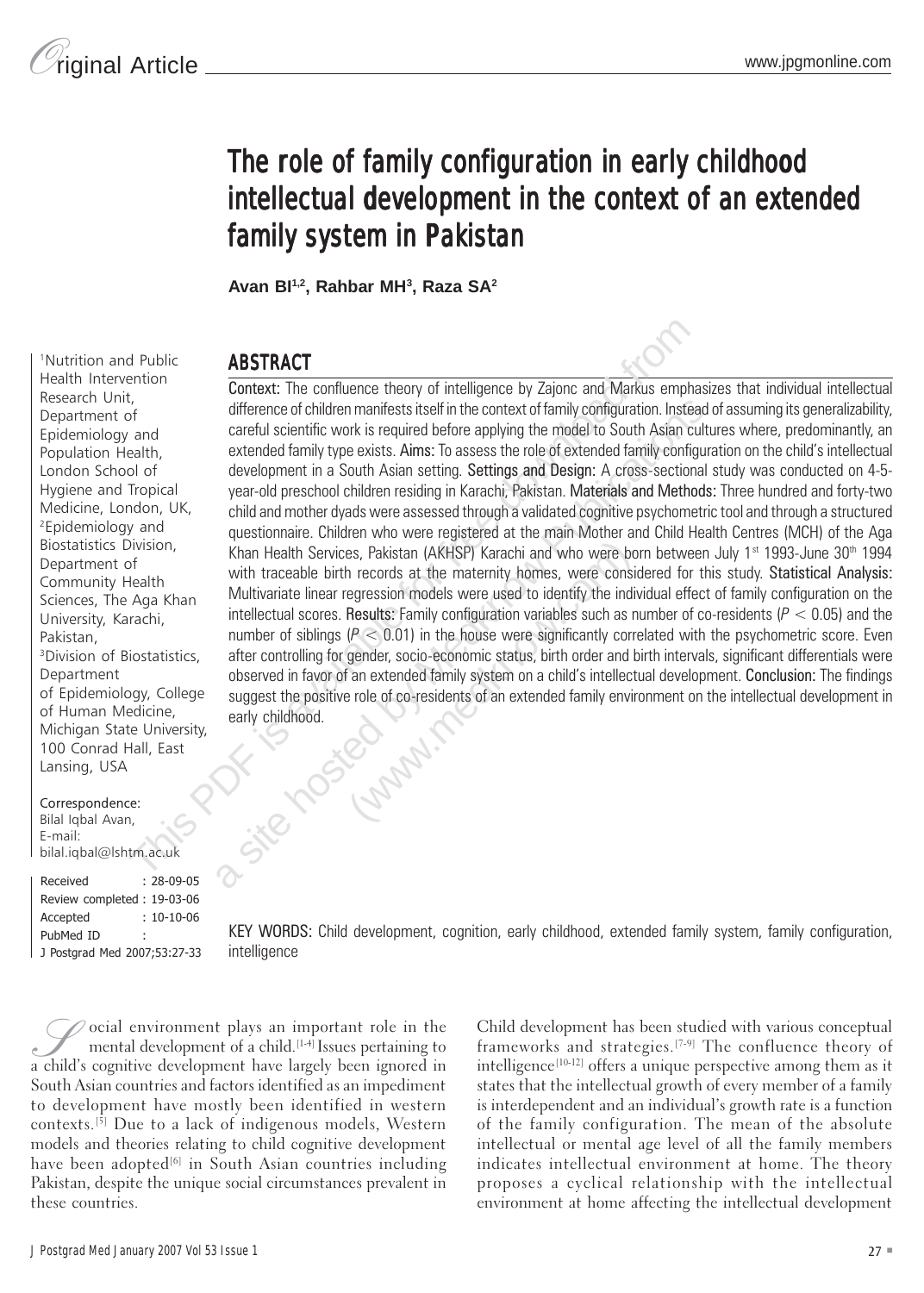$\blacksquare$  Avan, et al.: Role of family configuration in early childhood development

of each child, which in turn affects the mean intellectual level of the family. The child's intellectual development is dependent upon family size, inter-sibling interval and birth order as a function of time. As mature members leave or are added to a family, pronounced changes occur in the intellectual environment. Birth order does not act independently but as a confounding variable for mediating the effects of family size and inter-sibling interval differences. The family size increases with short inter -sibling intervals, resulting in the mean intellectual environment decreasing for younger childr e n . [11,13,14] The underlying assumption of this theory is that the influence of family members is mediated through social interactions at home. Another premise is that social interactions are conducive The study was conducted in the area served by the Aga Khan to the development of a child's intelligence. Although this Health Services of Pakistan (AKHSP), as there is a welltheory does not consider the nature of these interactions or established and organized health delivery system which serves even genetic contributions directly, numerous inferences have a conglomeration of diverse racial and ethnic populations such been drawn and empirically validated, which contribute to an as Sindhis, Punjabis, Gilgitis and related, as well as immigrants understanding of child cognitive development.<sup>[15]</sup> Almost all from India, mostly Gujaratis. of this research has been conducted in developed countries and the main findings are: family size is inversely associated Children who were registered at the main Mother and Child with the intellectual development of children, with the association being more prominent in disadvantaged compar to privileged economical groups; family size affects verbal more at the maternity homes, were considered for this study. than the nonverbal aspect of the cognitive development; close Children having an incomplete address on the MCH records birth spacing among children has an unfavorable affect on IQ irrespective of birth order.

From the matrix of the interactions of the site interactions of the site hosted from a site hosted from a site hosted from a site hosted from a site hosted from a site hosted by a conspirant of diverse racial dempirically The generality of these conclusions for other cultures with on 342 children. different family structures cannot be assumed and careful scientific work is required.<sup>[12,17-19]</sup> Family size is a significant Study apparatus component of the theory, but family composition changes with Background of the psychometric test used for cognitive assessment change in the socio-cultural settings. Developed countries have a Children of ages four to five years were evaluated by the "test of predominantly nuclear family type; literature on the child ecosystem based on the confluence theory may not be readily devised and validated by the National Institute of Psychology generalized to the developing world without scientific evaluation. Islamabad, Pakistan.<sup>[24]</sup> The validation consisted of selecting the In contrast to the nuclear family trend in developed countries subtests of intellectua that resulted from the rapid industrialization and urbanization in literature search focusing on the Bailey Scales of Infant the latter half of the 20<sup>th</sup> century, the majority of the populations Development and Piagetian concepts and cultural relevance. in developing countries, particularly in Asia, continue to follow They carried out further selection of subtests in three phases. the pattern of extended family households.[20-22] Interestingly, nuclear family is not a unique phenomenon in the West anymore; the proportion of extended family setup is on the rise due to various second tryout study consisted of 11 subtests and was conducted social and economic reasons.<sup>[22]</sup> Extended household includes other kin in addition to the members of the nuclear family hereafter called as co-residents pre-empts a systematic evaluation of its influence in the context of confluence theory in a developing world setting.

The specific objectives of this study wer e to evaluate the propositions related to the theory of confluence of intelligence in a Pakistani setting, primarily to assess the role of the e xtended family in the intellectual development of the child. In addition, cultural differences such as gender differentials during child rearing and access to family resources are important to control for while evaluating the role of the extended family system. Moreover, the potential effects of the inter-sibling birth interval and birth order should also be controlled for while assessing the role of the extended family system configuration on the child's intellectual development. It has been shown that the

effects of family size are independent of economic status.<sup>[10]</sup> However, features of poverty of Western families may not be necessarily comparable to an environment in which a child grows up with relatively few resources.[23] Hence socio-economic status also needs to be controlled for in the analysis.

### Materials and Methods

### **Participants**

This research is part of a larger cross-sectional study designed to assess factors associated with the cognitive competence of children between four to five years of age in Karachi, Pakistan.

Health Centres (MCH) of the AKHSP Karachi and were born ed between July 1st 1993-June 30th 1994 with traceable birth records w e re excluded. Twins, adopted children or those diagnosed as [16-18] severely mentally retar ded were also excluded. Refusal rate was negligible (0.06%) and the required information was collected

e n" subtests of intellectual development on the basis of an extensive First tryout study consisting of 13 subtests was conducted on 20 en; subtests having high or low facility wer e dropped. The on 100 children to find out the psychometric characteristics of the subtests. The final tryout study was conducted on about 1000 childr en to establish the reliability and validity of the test and also to develop the norms. The finalized test has eight subtests: Color naming, reasoning, seriation, verbal memory, pictorial memory, perceptual motor skills, one to one correspondence and conversation. Each subtest contains different test items. For example, the materials required for the "reasoning" subset are seven standardized pictures, each having three to four objects which differ in use, size and classification. The first two pictures are used for demonstration and are not scored. Each pictur e is individually presented to the child, who is required to point to the picture, that doesn't belong to the others or is different from the rest. Each picture is scored as 0 or 1, resulting in total score=5. The maximum score for each subtest is "5", e xcept for the "conversation " where the maximum score is "10". The possible score of the intellectual evaluation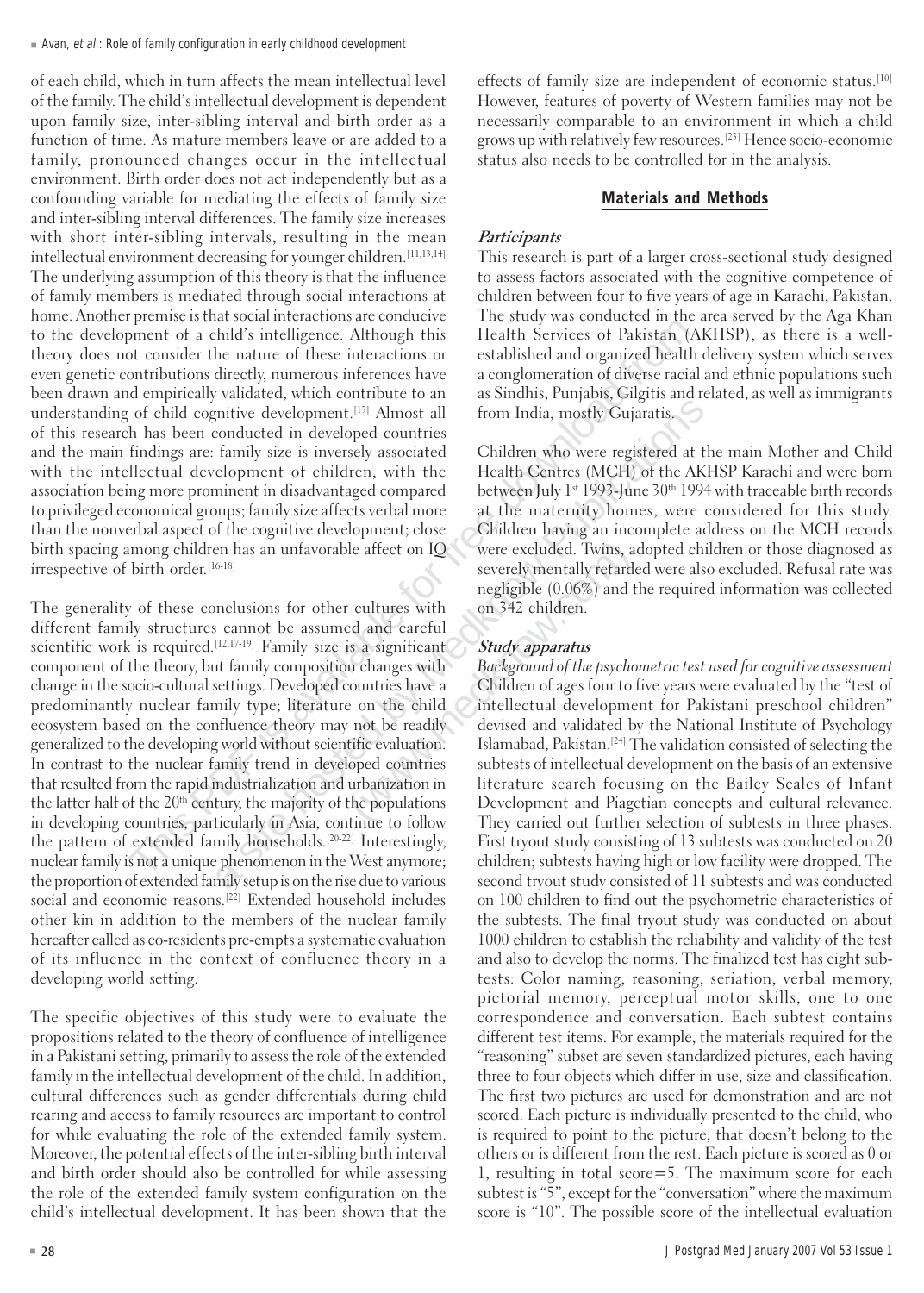range is between "0" and "45". This is the first r esearch-based article using this instrument.

In the original test, the scaling was done on the basis of percentile ranks for 3 monthly age groups. The test was developed and validated for Pakistani children, but normative ranking was developed in a different region of Pakistan as compared to the study site. Therefore for this study, we have used original scores rather than the normative scores while controlling for age. Higher score means better intellectual status of the child.

### Questionnaire for maternal interview

A structured questionnaire in Urdu was used to collect information on family configuration and socio-economic status Reliability and validation of psychometric measurements<br>as well as other potential factors associated with the intellectual Content validity of the instrument i development of the child. Pretesting of the questionnaire was done at the pediatric ward and clinics of the Aga Khan University Hospital (AK U H

The variables considered for the assessment of family study sample. There were no significant gender differences in<br>configuration included the total number of family members terms of the mean intellectual scores. In additi and siblings, birth order and inter-sibling birth intervals. Family<br>type was considered as 'nuclear' or 'extended' on the basis of the configuration of its members. A nuclear family was defined validity of the psychometric measurements. The predictive as parents and siblings of the index child, while any additional validity could not be established du as parents and siblings of the index child, while any additional members would make it an extended family. These members in the family, as stated earlier, are termed co-residents for the purpose of this study.

#### Procedure

Based on the information provided by the staff at the main MCH centers, it was estimated that it would be possible to locate about 300-400 r egistered children during the study period. All childr who fulfilled the inclusion criteria wer e included in the study. Information was collected from the mother and the child dyad. The assessors underwent three weeks of intensive training on the theoretical and practical aspects of the study. Data collection

Eligible childr en wer Eligible children were contacted at their residences, verbal of 24.36 and standard deviation of 6.37 (median: 25, mode: consent was obtained from mothers after providing information regarding the objectives of the proposed study, mothers and children were requested to come to respective MCH centers at specified times.

In the MCH centre, one assessor took the psychometric test and the second assessor collected information from the mother.<br>Mostly, the mother and child were assessed simultaneously to prevent prompting or any other help from the mother. The principal investigator supervised the data collection and monitored over 90% of the interviews. Assessors followed standardized instructions to maintain the uniformity of procedures. F urthermore, to minimize intra-observer variability, interviewers were trained, cross-examined and briefed about the details of procedure on a weekly basis.

#### Statistical analyses

Descriptive statistics were used to summarize the demographic

and socio-economic characteristics of our sample. All associations between the dependent variable and the family configuration and socio-economic status were analyzed, controlling for effect of age of the index child on the actual test score s.

Multivariate linear regression models wer e used to identify the individual effect of the family configuration and socioeconomic status on the intellectual scores. Multicollinearity and interactions were duly checked. F inally, two models were fitted to test the theory of confluence in our setting. Statistical tests were performed at 5% level of significance. EpiInfo 6.0 and SPSS 11.0 were used for data analysis.

The multiple conditional about of the simulation and the simulation and the framily confluentiating variable in the content status, and validating in the child. Pretesting of the questionnaire was on well-established liter Content validity of the instrument is adequate as it was based on well-established literature, cultural relevance and was scientifically validated in Pakistan. Table 1 shows economic status, gender and age variables that were used for concurrent validation of the psychometric measurements based on our terms of the mean intellectual scores. In addition, the mean intellectual scores demonstrated an upward trend as age increased. The results shown in Table 1 support the concurrent validity of the psychometric measurements. The predictive mational standard for annual assessment of these preschool<br>children

The reliability of cognitive assessment was estimated by examining the internal consistency of the items as shown in Table 2. Almost all the correlation coefficients between pairs of subsets are significantly associated, while the Cronbach's alpha for the overall test was 0.70.

#### Results

the theoretical and practical aspects of the study. Data collection The mean age of the study sample was 55.34 months. Boys<br>comprised 48% of our sample. The cognitive scores of the comprised 48% of our sample. The cognitive scores of the children had an approximate normal distribution with a mean

|  |                                              |  | Table 1: Concurrent validity: Psychometric assessment |  |
|--|----------------------------------------------|--|-------------------------------------------------------|--|
|  | scores of the children's intellectual status |  |                                                       |  |

| Variables               | N(%) | Mean score | $SD^*$ | P value |
|-------------------------|------|------------|--------|---------|
| Per capita income (Rs.) |      |            |        |         |
| $I(166-1200)$           | 26.4 | 22.17      | 7.31   | < 0.001 |
| $II(1201-2000)$         | 27.0 | 24.28      | 6.14   |         |
| III (2001-3333)         | 25.2 | 24.79      | 6.89   |         |
| IV (3333-83333)         | 21.4 | 26.50      | 7.16   |         |
| Gender                  |      |            |        |         |
| Boys                    | 48.0 | 26.85      | 7.07   | 0.09    |
| Girls                   | 52.0 | 24.98      | 6.85   |         |
| Age (months)            |      |            |        |         |
| 48-51                   | 18.4 | 19.87      | 7.13   | < 0.001 |
| 52-54                   | 20.5 | 22.19      | 6.43   |         |
| 55-57                   | 21.5 | 24.71      | 5.44   |         |
| 58-60                   | 24.3 | 27.48      | 6.08   |         |
| $61 - 63$               | 15.2 | 27.27      | 7.04   |         |

\*Standard deviation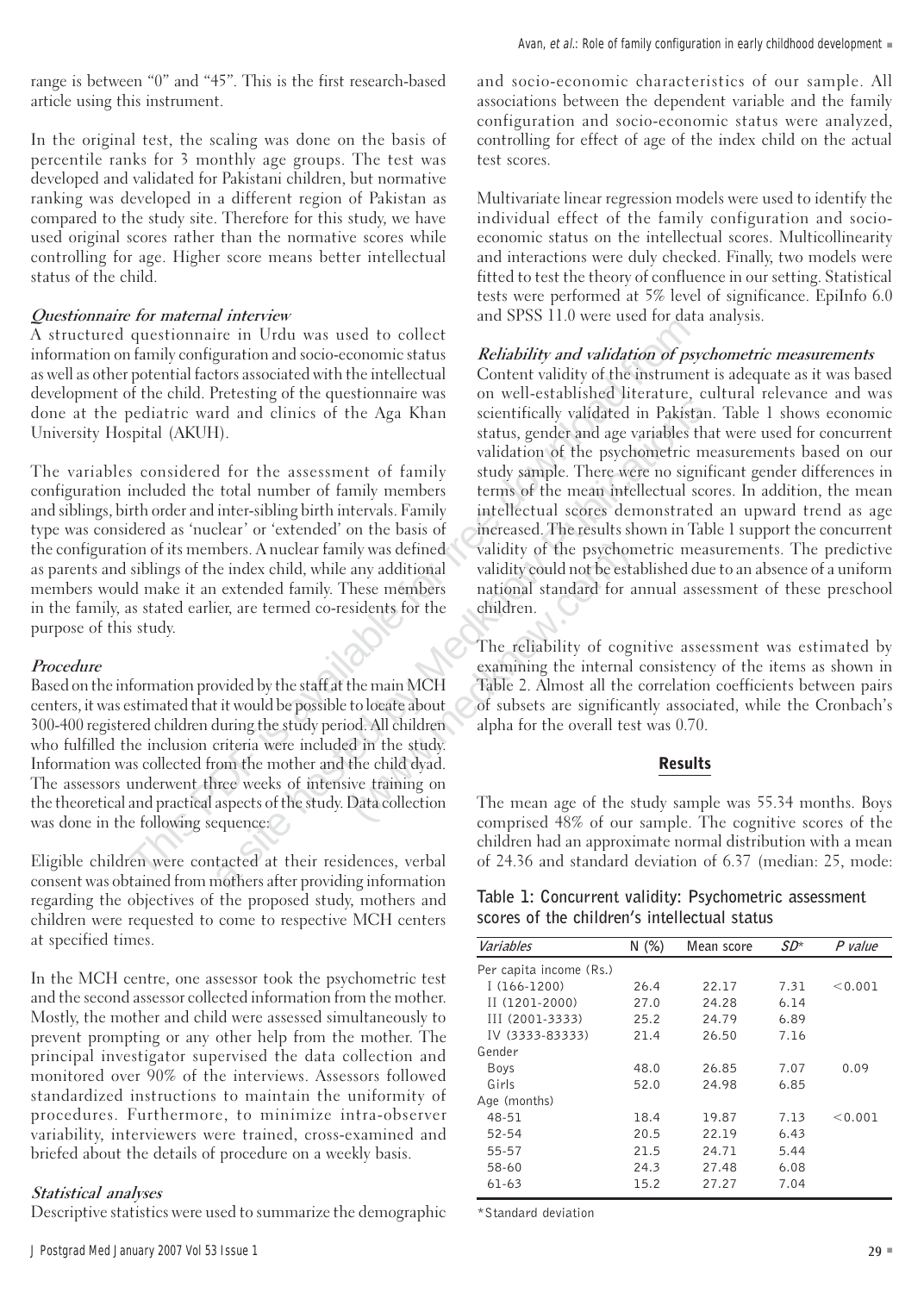Table 2: Inter-correlation coefficients between subtests and the total test scores of the children's intellectual status

|       | <b>Subtests</b>                                    |             |  | T1 T2 T3 T4 T5 T6 T7                    |  | T8 |
|-------|----------------------------------------------------|-------------|--|-----------------------------------------|--|----|
|       | T1 Color naming                                    |             |  |                                         |  |    |
|       | T2 Reasoning                                       | $.25*$      |  |                                         |  |    |
|       | T <sub>3</sub> Seriation                           | $.13*$ .21* |  |                                         |  |    |
|       | T4 Verbal memory .14* .25* .15*                    |             |  |                                         |  |    |
|       | 09. 09. 13* 13. *T5 Pictorial memory               |             |  |                                         |  |    |
|       | T6 Perceptual motor                                |             |  |                                         |  |    |
| tasks |                                                    |             |  | $.30*$ .33* .25* .22* .16*              |  |    |
|       | T7 1-1 correspondence .17* .23* .11* .14* .07 .25* |             |  |                                         |  |    |
|       | T8 Conversation                                    |             |  | $.42^*$ , 47*, 24*, 31*, 16*, 40*, 42*, |  |    |
|       | Total test                                         |             |  | .57* .64* .48* .45* .35* .65* .57* .57* |  |    |

variables

| Total test                                                             | *78. *50. *65. *35. *45. *48. *64. *57.                                    |                                      | and psychometric scores of the child               |
|------------------------------------------------------------------------|----------------------------------------------------------------------------|--------------------------------------|----------------------------------------------------|
|                                                                        | *Correlation is significant at the 0.05 level (2-tailed), Cronbach's alpha |                                      |                                                    |
| for the overall test was 0.70.                                         |                                                                            |                                      | Finally, the effects of family configur            |
|                                                                        |                                                                            |                                      | score, while adjusting for socio-econo             |
| 27). Description of the key features of the family background          |                                                                            |                                      | using multiple linear regression mod               |
| and configuration are summarized in Tables 3a and 3b                   |                                                                            | model, child's sex, age, maternal ed |                                                    |
| respectively.                                                          |                                                                            | economic status of the family were   |                                                    |
|                                                                        |                                                                            |                                      | the number of siblings showed a signif             |
| Table 4 shows that among the family configuration variables,           |                                                                            |                                      | with the child's intellectual score, while         |
| number of co-residents ( $P < 0.05$ ) and the number of siblings,      |                                                                            |                                      | the number of co-residents and the in              |
| $(P < 0.01)$ , were significantly correlated with the intellectual     |                                                                            |                                      |                                                    |
| scores. Socio-economic variables such as maternal education            |                                                                            |                                      | statistically significant but positive. I          |
| $(P < 0.01)$ and father's occupation $(P < 0.01)$ , were significantly |                                                                            |                                      | rank of the index child and birth int              |
|                                                                        |                                                                            |                                      | child and adjacent siblings were also              |
|                                                                        |                                                                            |                                      | the effect of the number of co-resid               |
| Table 3a: Descriptive analysis of the family background                |                                                                            |                                      | siblings on the child's intellectual sco           |
| variables                                                              |                                                                            |                                      | showing robustness.                                |
| Family back ground                                                     |                                                                            |                                      |                                                    |
| Mother's education                                                     |                                                                            |                                      | <b>Discussion</b>                                  |
| Up to 5 years (primary)                                                |                                                                            | 26 (8.20)                            |                                                    |
| 6-8 years (middle)                                                     |                                                                            | 36 (10.50)                           | The main finding observed in our                   |
| 9-10 years (matric)                                                    |                                                                            | 95 (27.80)                           | association exists between the intel               |
| 11 years and above (inter and above)                                   |                                                                            | 183 (53.50)                          | children and the number of co-reside               |
| Working status of the mother                                           |                                                                            |                                      | best of our knowledge, the role of the             |
| Professional                                                           |                                                                            | 47 (13.70)                           | on the cognitive development of child              |
| Administration                                                         |                                                                            | 7(2.1)                               | theory of confluence of intelligence h             |
| Production<br>Housewife                                                |                                                                            | 21(6.10)<br>262 (76.60)              | elsewhere.                                         |
| Others                                                                 |                                                                            | 5(1.5)                               |                                                    |
| Father's education                                                     |                                                                            |                                      |                                                    |
| Up to 5 years (primary)                                                |                                                                            | 28.7(7.00)                           | The extended family setup in South                 |
| 6-8 years (middle)                                                     |                                                                            | 25 (7.30)                            | to as the "joint family" has a patri-foca          |
| 9-10 years (matric)                                                    |                                                                            | 104 (30.40)                          | in the family are mainly paternal rela             |
| 11 years and above (inter and above)                                   |                                                                            | 189 (55.3.00)                        | only physical, but also at a functional            |
| Father's occupation                                                    |                                                                            |                                      | These households are characteriz                   |
| Professional                                                           |                                                                            | 35 (10.20)                           | intergenerational-shared residence an              |
| Administration                                                         |                                                                            | 77 (22.50)                           | and practice. The co-residents' role i             |
| Production                                                             |                                                                            | 23 (6.70)                            | availability of additional valuable su             |
| Sale                                                                   |                                                                            | 185 (54.10)                          |                                                    |
| Others                                                                 |                                                                            | 22 (6.4)                             | the child's wellbeing in the family. For           |
| House ownership                                                        |                                                                            |                                      | younger members (aunts, cousins) are               |
| No                                                                     |                                                                            | 80 (23.40)                           | of extensive help and direct care of t             |
| Yes<br>Mode of transport                                               |                                                                            | 262 (76.60)                          | older members (grandparents, uncles                |
| Public                                                                 |                                                                            | 166 (48.50)                          | help by providing affection to the c               |
| Private                                                                |                                                                            | 174 (50.90)                          | advice to the parents. <sup>[20]</sup> They have m |
| Low per capita income*                                                 |                                                                            |                                      | with the child resulting in emot.                  |
| $<$ Rs. 1500                                                           |                                                                            | 123 (34.40)                          | stimulation and various learning exp               |
| ≥Rs. 1500                                                              |                                                                            | 227 (65.40)                          |                                                    |
|                                                                        |                                                                            |                                      |                                                    |

\*Based on the GNP i.e., 400\$ per year or 1500 Pak Rupees per capita monthly income

Table 3b: Descriptive analysis of the home configuration variables

| Variable                                  | Mean | $SD*$ |
|-------------------------------------------|------|-------|
| Household members                         | 5.75 | 2.35  |
| Number of siblings                        | 1.35 | 0.81  |
| Rank of the index child                   | 1.93 | 0.90  |
| Adjacent siblings birth interval in years | 1.78 | 1.0   |

\*Standard deviation

associated with the intellectual scores. Significant associations were also found between the poor economic class (<sup>P</sup><0.01), .42\* .47\* .24\* .31\* .16\* .40\* .20\* house ownership  $(P<0.01)$ , mode of family transport  $(P<0.01)$ <br>57\* .64\* .48\* .45\* .55\* .50\* .50\* .78\* and psychometric scores of the children.

F inally, the effects of family configuration on the intellectual score, while adjusting for socio-economic status, wer e assessed 27). Description of the key features of the family background<br>and configuration are summarized in Tables 3a and 3b model, child's sex, age, maternal education and the socioeconomic status of the family were controlled. The effect of the number of siblings showed a significant negative association Table 4 shows that among the ramily configuration variables,<br>number of co-residents ( $P < 0.01$ ), were significantly correlated with the intellectual<br>scores. Socio-economic variables such as maternal education<br>( $P < 0.01$ ) the effect of the number of co-residents and the number of Table 3a: Descriptive analysis of the family background siblings on the child's intellectual scores remained significant, showing robustness.

The main finding observed in our study is that a direct association exists between the intellectual development of children and the number of co-residents in the family. To the best of our knowledge, the role of the extended family system on the cognitive development of children in the context of the theory of confluence of intelligence has not been investigated elsewhere

r's education<br>
The extended family setup in South Asia, commonly referred to as the "joint family" has a patri-focal ideology, as co-residents 104 (30.40) in the family are mainly paternal r elatives; propinquity is not only physical, but also at a functional and emotional level.<sup>[20,25]</sup> These households are characterized by a high level of intergenerational-shared r esidence and exchange of knowledge and practice. The co-residents' role is central in terms of the availability of additional valuable support and assistance for the child's wellbeing in the family. For the most part, relatively younger members (aunts, cousins) are involved in the provision of extensive help and direct care of the child, while relatively older members (grandparents, uncles) are primarily of indire ct help by providing affection to the child and giving r elevant advice to the parents.[20] They have mor e free time to interact with the child resulting in emotional support, sensory stimulation and various learning experiences.[26-30]

> As an additional support to this finding, most of the literature in South Asia reports mental health problems to be significantly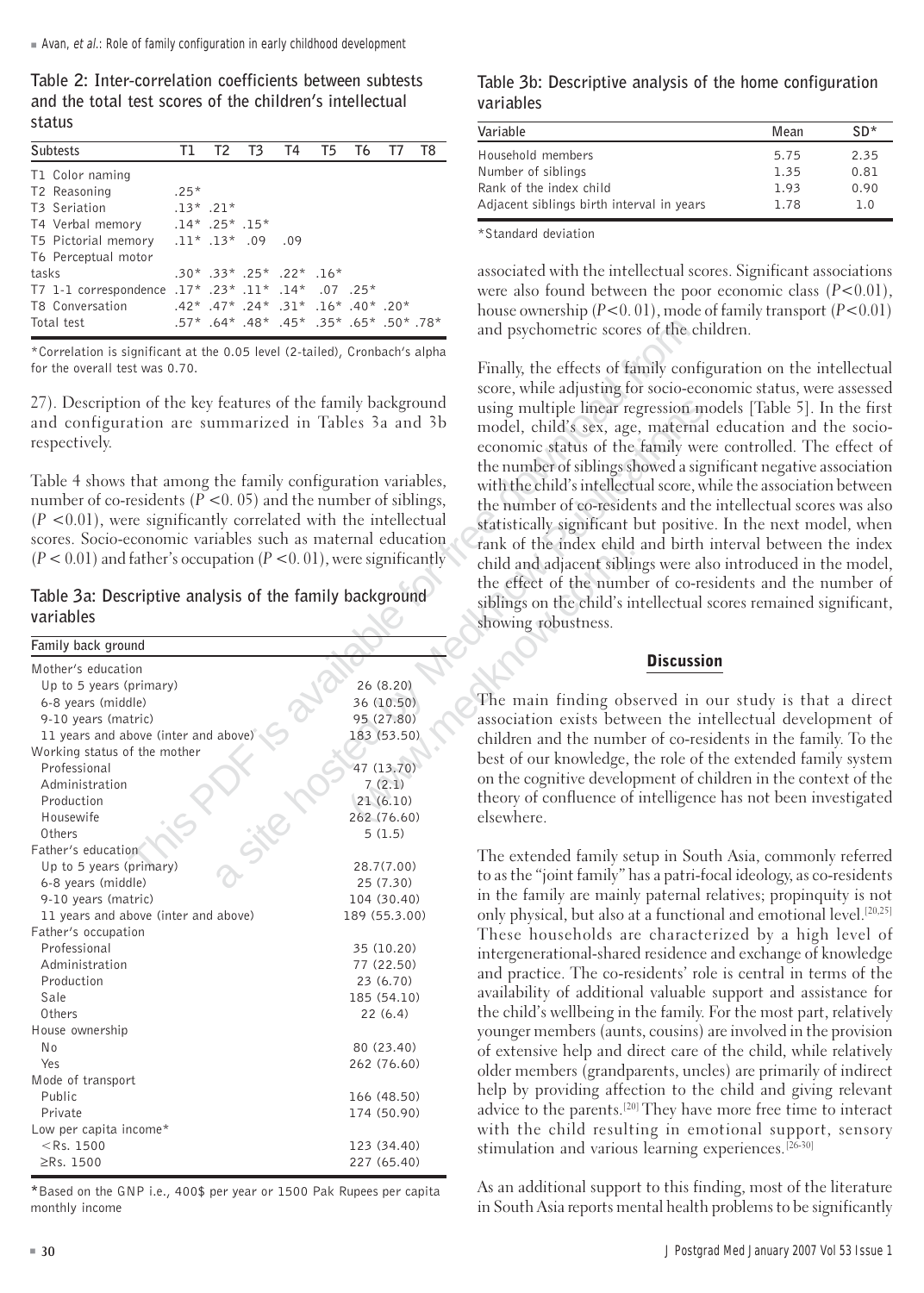| Table 4: Independent effect of various variables on the intellectual psychometric scores while controlling for the age of |  |  |  |  |  |  |
|---------------------------------------------------------------------------------------------------------------------------|--|--|--|--|--|--|
| the child                                                                                                                 |  |  |  |  |  |  |

| Independent Variable                                                                                                |          | Effect of age   |            | Effect of the independent variable | Adjusted $R^2$ | $P$ -value |
|---------------------------------------------------------------------------------------------------------------------|----------|-----------------|------------|------------------------------------|----------------|------------|
| Family size                                                                                                         |          | 0.70            |            | 0.14                               | 0.17           | 0.36       |
| Number of co-residents                                                                                              |          | 0.70            |            | 0.32                               | 0.18           | 0.04       |
| Number of siblings                                                                                                  |          | 0.70            |            | $-1.29$                            | 0.19           | 0.00       |
| Rank of the index child                                                                                             |          | 0.69            |            | $-0.66$                            | 0.17           | 0.06       |
| Birth interval between the index child and                                                                          |          |                 |            |                                    |                |            |
| the adjacent elder child                                                                                            |          | 0.73            |            | 0.17                               | 0.17           | 0.48       |
| Sex of the adjacent elder child                                                                                     |          | 0.72            |            | $-0.72$                            | 0.17           | 0.44       |
| Birth interval between the index child and                                                                          |          |                 |            |                                    |                |            |
| the adjacent younger child                                                                                          |          | 0.60            |            | 0.35                               | 0.12           | 0.55       |
| Sex of the adjacent younger child                                                                                   |          | 0.63            |            | $-1.13$                            | 0.12           | 0.33       |
| Mother's education                                                                                                  |          |                 |            |                                    |                |            |
| Up to primary                                                                                                       |          | 0.70            |            | $-5.08$                            | 0.23           | < 0.005    |
| Middle                                                                                                              |          |                 |            | $-4.31$                            |                | < 0.005    |
| Matric                                                                                                              |          |                 |            | $-2.32$                            |                | < 0.005    |
| $(ref = Inter and above)$                                                                                           |          |                 |            | $\mathbf 1$                        |                |            |
| Maternal employment                                                                                                 |          | 0.69            |            | $-0.86$                            | 0.17           | 0.28       |
| $(ref = no)$                                                                                                        |          |                 |            | 1                                  |                |            |
| Mother's occupation                                                                                                 |          |                 |            |                                    |                |            |
| Housewife                                                                                                           |          | 0.71            |            | $-2.57$                            | 0.19           | 0.01       |
| Blue-collar job                                                                                                     |          |                 |            | $-4.11$                            |                | 0.01       |
| $(ref = white-collar job)$                                                                                          |          |                 |            | $\overline{I}$                     |                |            |
| Father's education                                                                                                  |          | 0.72            |            |                                    | 0.20           |            |
| Up to primary                                                                                                       |          |                 |            | $-3.93$                            |                | 0.01       |
| Middle                                                                                                              |          |                 |            | $-1.98$                            |                | 0.14       |
| Matric                                                                                                              |          |                 |            | $-1.94$                            |                | 0.12       |
| $(ref = Inter and above)$                                                                                           |          |                 |            | 1                                  |                |            |
| Father's occupation                                                                                                 |          |                 |            |                                    |                |            |
| Blue-collar job                                                                                                     |          | 0.70            |            | $-2.04$                            | 0.19           | < 0.005    |
| $(ref = white-collar job)$                                                                                          |          |                 |            | $\mathbf{I}$                       |                |            |
| House ownership                                                                                                     |          | 0.69            |            | $-2.04$                            | 0.18           | 0.01       |
| $(ref = yes)$                                                                                                       |          |                 |            | 1                                  |                |            |
| Transport                                                                                                           |          |                 |            |                                    |                |            |
| Public                                                                                                              |          | 0.71            |            | $-1.92$                            | 0.18           | < 0.005    |
| $(ref = private)$                                                                                                   |          |                 |            | ı                                  |                |            |
| Poor economic class                                                                                                 |          | 0.69            |            | $-2.47$                            | 0.20           | < 0.005    |
| $(ref = non poor)$                                                                                                  |          |                 |            | $\mathbf{1}$                       |                |            |
|                                                                                                                     |          |                 |            |                                    |                |            |
|                                                                                                                     |          |                 |            |                                    |                |            |
| Table 5: Multivariate linear regression models relating the child's intellectual score against family configuration |          |                 |            |                                    |                |            |
| variables                                                                                                           |          |                 |            |                                    |                |            |
| Variables                                                                                                           |          | Model 1*        |            |                                    | Model 2**      |            |
|                                                                                                                     | Effect   | 95% CI          | $P$ -value | Effect                             | 95% CI         | $P$ -value |
| Constant                                                                                                            | $-10.98$ | $-17.33, -4.04$ | 0.00       | $-12.27$                           | $-19.83,-6.67$ | 0.00       |
| Child's age                                                                                                         | 0.69     | 0.55, 0.85      | 0.00       | 0.71                               | 0.55, 0.87     | 0.00       |

Table 5: Multivariate linear regression models relating the child's intellectual score against family configuration variables

| Variables           |          | Model $1*$      |         | Model $2**$ |                |            |  |  |
|---------------------|----------|-----------------|---------|-------------|----------------|------------|--|--|
|                     | Effect   | 95% CI          | P-value | Effect      | 95% CI         | $P$ -value |  |  |
| Constant            | $-10.98$ | $-17.33, -4.04$ | 0.00    | $-12.27$    | $-19.83,-6.67$ | 0.00       |  |  |
| Child's age         | 0.69     | 0.55, 0.85      | 0.00    | 0.71        | 0.55, 0.87     | 0.00       |  |  |
| No. of co-residents | 0.37     | 0.06, 0.67      | 0.02    | 0.44        | 0.10, 0.71     | 0.01       |  |  |
| No. of siblings     | $-0.92$  | $-1.75, -0.08$  | 0.03    | $-2.39$     | $-3.29, -1.54$ | 0.05       |  |  |

\*Adjusted for child's sex and age, income class and mother's education, \*\*Adjusted for child's sex and age, income class and mother's education, birth order of child and adjacent sibling birth intervals

less common in the extended family than in the nuclear cognitive status of the child. In literature, there are conflicting family . negative effects reported on the mental health of the mothers in extended family systems.<sup>[33]</sup>

Birth order showed a marginally significant effect ( $P = 0.06$ ) on the intellectual development of a child in the bivariate then average intellectual environment decreases for children analysis. When birth order was introduced in the multivariate of later birth order and vice versa. The average family size in model, this effect was diminished in the presence of age, socio- our study was 5.75 persons with a mean birth interval of 1.78 economic status and birth interval. However, the effect of the years. We have evaluated this potential interactive effect by number of co-residents remained consistently positive for the

observations regarding the role of birth order on the intellectual status of the child.<sup>[10,12,34-36]</sup> Zajonc and Markus' confluence theory of intelligence argues that birth order effects are mediated through inter-sibling birth intervals and family size. If family size increases with decreasing inter-sibling intervals, d er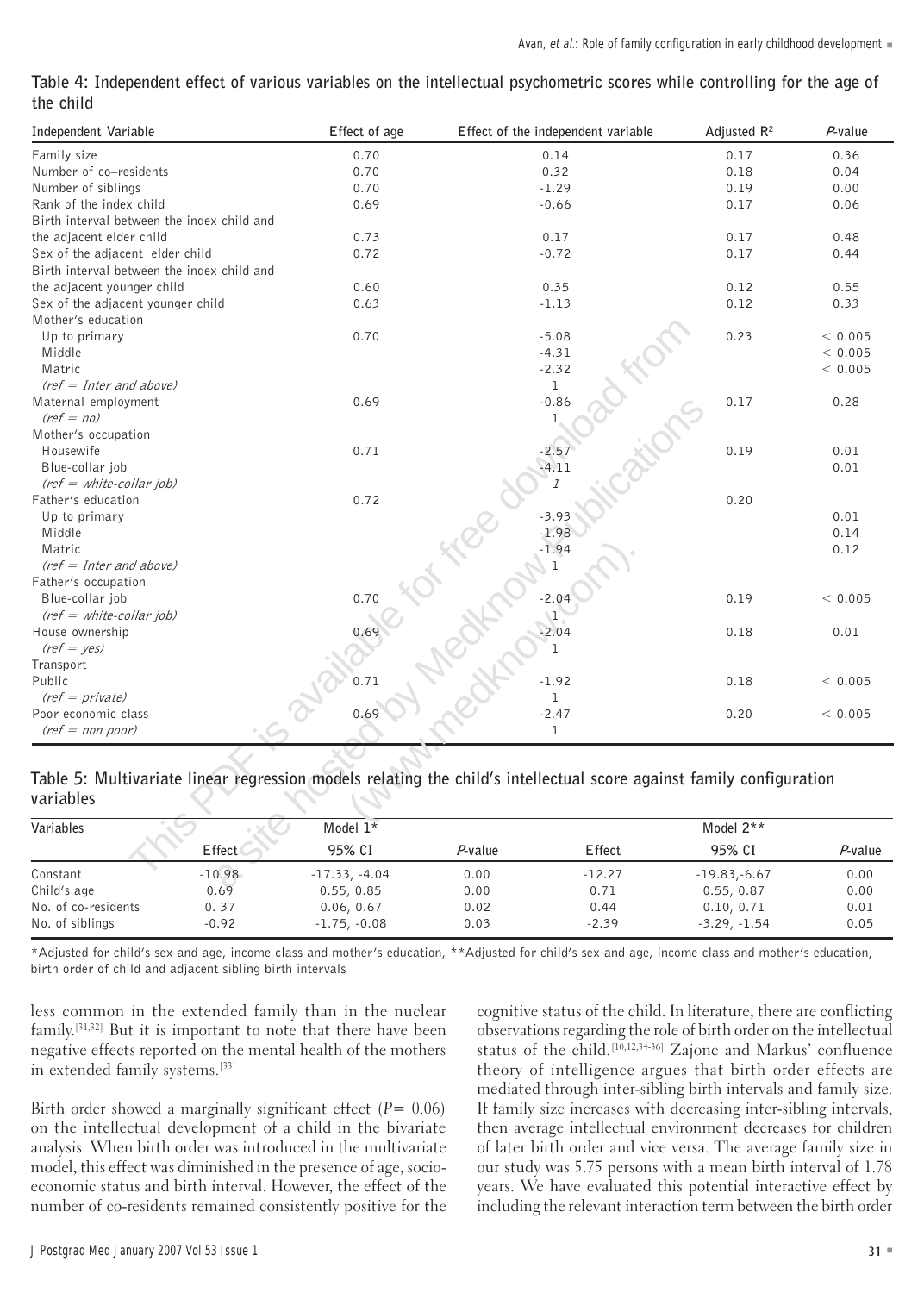and other variables in the model but none of these interactions were found statistically significant. However, this could be due to large family sizes and r elatively small immediate inter-sibling differences.

This is could result in the search of the search of the search is a site of the search in the search is a site of sibility is a south result in the search of sibility configuration for predicting children by Marin (Photeso Our finding of an inverse relation between the intellectual development and the number of siblings, persistently demonstrated in the statistical models, is consistent with other studies.[37-41] It is interesting to note that number of children consistently has the opposite effect on the child cognitive development as compared to the number of co-residents. Additional children in a family might limit the amount of resources available. F urthermore, an increase in the number of children would also limit the amount of interactions with the adults. This could result in less sensory stimulation being available through interaction with mature family members. It (Distinguished Protessor, The Aga Khan University), Dr. Thomas<br>Martin (Professor, Department of Obstetrics and Gynaecology), seems that the number of siblings is a better variable for e xtended family configuration for predicting childr e n intellectual status as compared to the birth order and the inter-<br>sibling interval. In addition, the effect of the number of siblings<br>Khan University) and all other faculty and staff who have supported is markedly increased when confounding effect of the other us in this research study. two is controlled.

The child's home environment is influenced by the socioeconomic status, which has many facets such as parental education, parental occupation and family income. Our finding models and fugitive findings. In: Wozniak RH, Wozniak RM, editor.<br>
Development in context: Acting and thinking in specific of an association between the economic class and intellectual Development in context: Acting and thinking in specific<br>
environments. Lawrence Erlbaum Associates: Hillside; 1993. p. status of the child is consistent with other studies,  $[42-44]$  which  $3-44$ . argue that perhaps it translate into the provision of more intellectually stimulating materials for a child at home.<sup>[45]</sup> Being Theoretical models and operational models. *In*: Friedman SL WT, editor. Measuring environment across the life span: Emerging significant confounders for our primary hypothesis, these methods and concepts. 1st ed. American Psychological Association:<br>weboxt, 1999. p. 3-30. variables were controlled in all the three statistical models.

In summary, the purpose of this study was to apply and expand editor. Handbook of child editor. Handbook of child psychology. the theory of confluence of intelligence in a different setting;  $4\pi$ findings support that the theory is by and large valid in the extended family configuration. This relates to the important 5. Brand CR. The importance of intelligence in western societies. J implication that since the proportion of mothers expected to<br>6. Mishra RC. A cross-cultural perspective on cognitive development join the labor force is increasing, the role of co-residents in theories used in Indian setting. Psychol Dev Soc J 1998;10:21-33. providing an intact family social system of care for all members, especially childr en is expected to increase.[46] Currently, even in the West, e xtensive involvement of co-residents, in care-Publications Inc: Thousand Oaks, CA; 2000. giving to the child, is a frequent observable phenomenon irrespective of the ethnicity or socio-economic differentials. Such significant demographic transition and socio-cultural change needs further exploration, especially in relation to elder co-residents and child development.[47]

Confluence theory does not address the interactions between the co-residents directly, consequently such evaluation was beyond the scope of the study. However, the study findings certainly provide impetus to the fact that the complex network of relationships and social bonds among the co-residents, index child, parents and siblings should be qualitatively explored in the context of the extended family system.[17,48] In addition, the quality of childcare provided by co-residents as compared to parental care requires further investigation.

It should also be kept in mind that our study was based on a

cross-sectional design. Therefore, one should be careful in drawing inferences regarding the causality or temporality of the associations reported for which panel studies are more relevant. There are also certain assumptions and limitations in using the multivariate r e g ression analysis in predicting a fleeting glance of a child's intellectual development, which is a constantly dynamic process,<sup>[12]</sup> while intellectual maturation takes a sigmoid function overtime.<sup>[14]</sup>

### Acknowledgments

This research was supported by the Aga Khan University, Karachi, Pakistan and International Maternal and Child Health Research Training program from the Fogarty International Centre, USA. We t a ke this opportunity to specially thank Dr. Camer W. Vellani (Distinguished Professor, The Aga Khan University), Dr. Thomas Bushra Khan (Lecturer, University of Karachi), Dr. Riffat Moazzam Zaman (Associate Professor, Department of Psychiatry, The Aga Khan Khan University) and all other faculty and staff who have supported

### References

- 1. Bronfebrenner U. The ecology of cognitive development. Research models and fugitive findings. In: Wozniak RH, Wozniak RM, editor.
- 2. Bronfenbrenner U . Environments in developmental perspective:
- 3. Bronfenbrenner U. The ecology of developmental process. In: WD, editor. Handbook of child psychology. 5<sup>th</sup> ed. Wiley and Sons: New
- Freeman. New York; 1995. Anderson J. Cognitive psychology and its implications. 4<sup>th</sup> ed. H
- Biosoc Sci 1996;28:387-404.
- 
- 7. Thomas RM. Comparing theories of child development. Wadsworth: Belmont, CA; 2004.
- 8. Thomas RM. Recent Theories of Human Development. Sage
- Gardner HP. Multiple intelligences: The theory in practice. Basic Books: New York; 1993.
- 10. Zajonc RB, Markus H, Markus GB. The birth order puzzle. J Pers Soc Psychol 1979;37:1325-41.
- 11. Zajonc RB. Validating the confluence model. Psychol Bull 1983;93:481-512.
- 1 2. Zajonc RB. The family dynamics of intellectual development. Am Psychol 2001;56:490-6.
- 1 3. Zajonc RB . Family configuration and intelligence. Science 1976;192:227-36.
- 14. Berbaum ML, Moreland RL. Intellectual development within transracial adoptive families: retesting the confluence model. Child Dev 1985;56:207-18.
- 1 5. McCall RB. The confluence model and theory. Child Dev 1985;56:217-8.
- 1 6. Heer DM. Effect of sibling number on child outcome. Ann Rev Soc 1985;11:27-47.
- 1 7. Blake J. Family size and the quality of children. Demography 1981;18:421-42.
- 1 8. Steelman LC, Doby JT. Family size and birth order as factors on the IQ performance of black and white children. Sociol Educ